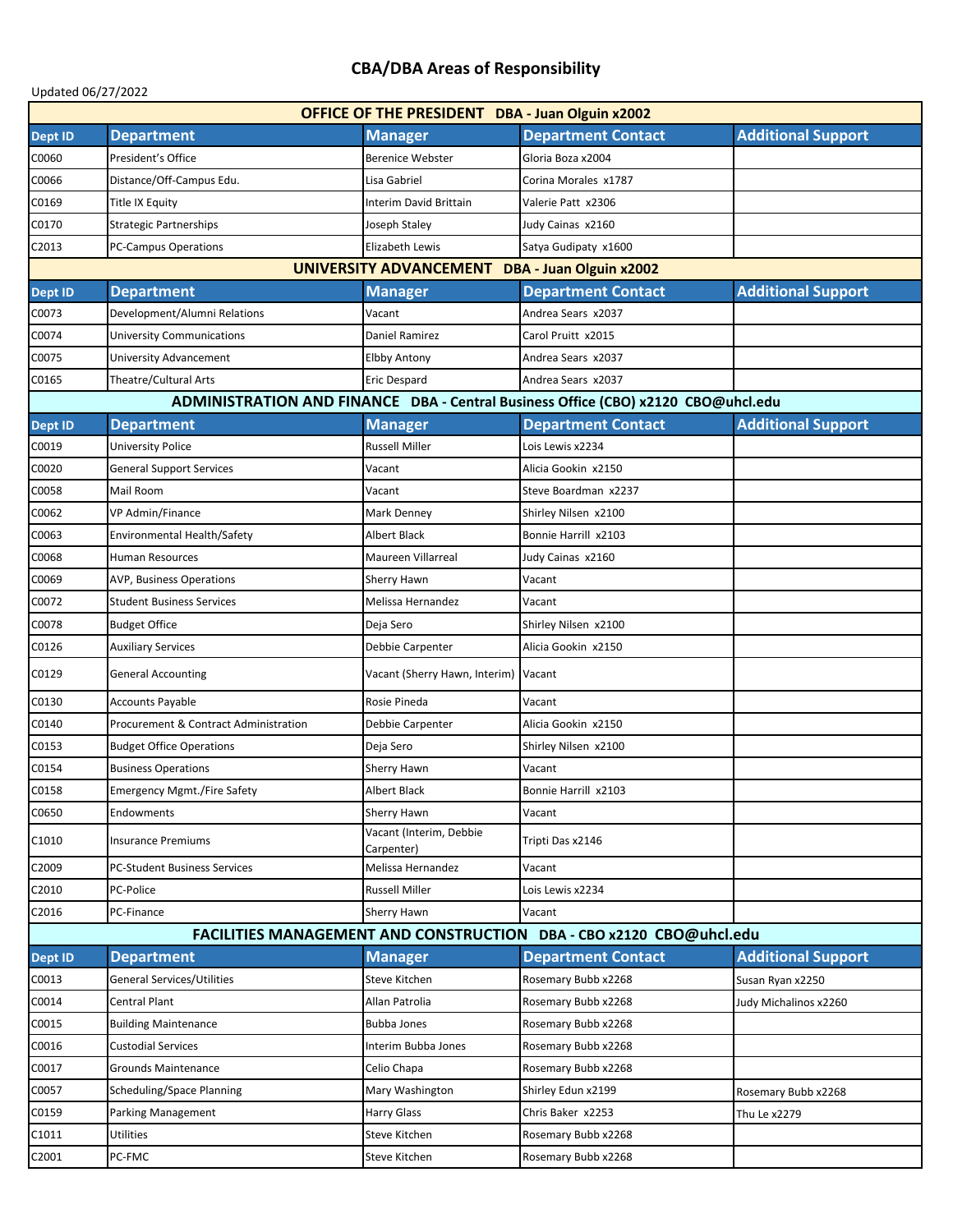| C2011                                                                                  | <b>PC-Building Operations</b>         | Steve Kitchen             | Rosemary Bubb x2268                                                       |                           |
|----------------------------------------------------------------------------------------|---------------------------------------|---------------------------|---------------------------------------------------------------------------|---------------------------|
| <b>STUDENT AFFAIRS</b><br>DBA - Cindy Saltzman x3003                                   |                                       |                           |                                                                           |                           |
| Dept ID                                                                                | <b>Department</b>                     | <b>Manager</b>            | <b>Department Contact</b>                                                 | <b>Additional Support</b> |
| C0001                                                                                  | <b>Counseling Services</b>            | Cindy Cook                | Jamie Hester x2582                                                        |                           |
| C0002                                                                                  | <b>Health Services</b>                | Regina Pickett            | Karinn Jones x2628                                                        |                           |
| C0003                                                                                  | <b>Student Affairs</b>                | Aaron Hart, VP            | Rosa Ortiz x3029                                                          |                           |
| C0018                                                                                  | Student Diversity/Equity/Inclusion    | Aliya Beavers             | Lenita Farria x2559                                                       |                           |
| C0064                                                                                  | Student Involvement and Leadership    | Patrick Cardenas          | Megan Bearden x2561                                                       | Kate Rivardo x2554        |
| C0128                                                                                  | Dean of Students                      | David Rachita             | Velma Porraz x2616                                                        |                           |
| C0150                                                                                  | Military & Veterans Service Office    | Brian Babin               | Melinda L Bowman x3071 (Temp)                                             |                           |
| C0156                                                                                  | Orientation/New Student Pgrms.        | Iliana Melendez (Interim) | Kimberly Duren 2421                                                       |                           |
| C0160                                                                                  | <b>Career Services</b>                | <b>Chuck Crocker</b>      | Jamie Hester x2582                                                        |                           |
| C0167                                                                                  | <b>Campus Recreation</b>              | David Rachita (Interim)   | Mary Shelly x2338                                                         | April Harris x2333        |
| C0168                                                                                  | Student Housing & Residential Life    | <b>Matthew Perry</b>      | Vacant (Cindy Saltzman x3003 assisting)                                   |                           |
| C0172                                                                                  | Office of Student Advocacy            | Kristi Randolph           | Sherly Brady x1679 (Temp)                                                 |                           |
| C0188                                                                                  | Student Publications ("The Signal")   | Lindsay Humphrey          | Velma Porraz x2616                                                        |                           |
| C2012                                                                                  | <b>PC-Dean of Students</b>            | Kristi Randolph           | Sherly Brady x1679 (Temp)                                                 |                           |
|                                                                                        |                                       |                           | STRATEGIC ENROLLMENT MANAGEMENT DIVISION DBA - Lea Black x2115            |                           |
| <b>Dept ID</b>                                                                         | <b>Department</b>                     | <b>Manager</b>            | <b>Department Contact</b>                                                 | <b>Additional Support</b> |
| C0004                                                                                  | Scholarships                          | Holly Nolan               | Monica Saucier x2487                                                      | Kimberly Oldigs x2494     |
| C0067                                                                                  | Office of Admissions                  | Kara Hadley-Shakya        | Jamelia Morgan x2621                                                      |                           |
| C0070                                                                                  | <b>Financial Aid</b>                  | <b>Holly Nolan</b>        | Monica Saucier x2487                                                      |                           |
| C0082                                                                                  | <b>Student Enrollment Center</b>      | Tiffany King Interim      | Monica Saucier x2487                                                      |                           |
| C0127                                                                                  | Office of Academic Records            | Andrea Celestine          | Monica Saucier x2487                                                      |                           |
| C0135                                                                                  | <b>Student Administration Systems</b> | Dr. Beth Lewis acting VP  | Jamelia Morgan x2621                                                      |                           |
| C0145                                                                                  | Enrollment Mgmt.                      | Dr. Beth Lewis acting VP  | Mary Harris x3023                                                         |                           |
| C2002                                                                                  | PC-Enrollment Mgmt.                   | Dr. Beth Lewis acting VP  | Mary Harris x3023                                                         |                           |
| C2007                                                                                  | <b>PC-Financial Aid</b>               | <b>Holly Nolan</b>        | Monica Saucier x2487                                                      |                           |
| C2015                                                                                  | <b>PC-Admissions</b>                  | Kara Hadley-Shakya        | Jamelia Morgan x2621                                                      |                           |
|                                                                                        |                                       |                           | STUDENT SUCCESS AND INITIATIVES DIVISION Chief BA - DeAngel Bonilla x3008 |                           |
| Dept ID                                                                                | <b>Department</b>                     | <b>Manager</b>            | <b>Department Contact</b>                                                 | <b>Additional Support</b> |
| C0142                                                                                  | <b>Writing Center</b>                 | Regan Joswiak             | Brenda Villareal x2643                                                    |                           |
| C0148                                                                                  | <b>Student Success Center</b>         | Dorsey Thomas             | Brenda Villareal x2643                                                    |                           |
| C0149                                                                                  | <b>Accessibility Support Center</b>   | J'Naudia Hunter-Phillips  | Panya Milliner x3022                                                      |                           |
| C0151                                                                                  | <b>Testing Center</b>                 | Diana Nores               | Panya Milliner x3022                                                      |                           |
| C0152                                                                                  | <b>SSI College Advising</b>           | Timothy Richardson        | Julia Trevino x3022                                                       |                           |
| C0155                                                                                  | <b>Academic Transfer Advising</b>     | Kristi Rickman            | Julia Trevino x3022                                                       |                           |
| C0157                                                                                  | <b>Math Center</b>                    | Dorsey Thomas             | Brenda Villareal x2643                                                    |                           |
| C0173                                                                                  | Student Success & Initiatives         | Tim Richardson            | Panya Milliner x3022                                                      |                           |
| SENIOR VICE PRESIDENT OF ACADEMIC AFFAIRS AND PROVOST Chief BA - DeAngel Bonilla x3008 |                                       |                           |                                                                           |                           |
| Dept ID                                                                                | <b>Department</b>                     | <b>Manager</b>            | <b>Department Contact</b>                                                 | <b>Additional Support</b> |
| C0061                                                                                  | Sr. Vice President/Provost            | Dr. Christopher Maynard   | Charise Armstrong x3004                                                   |                           |
| C0079                                                                                  | <b>Faculty Senate</b>                 | Paul Withey               | Vacant                                                                    |                           |
| ACADEMIC AFFAIRS DIVISION AND EIH, OIT, LIBRARY, AND OIAP see DBA below                |                                       |                           |                                                                           |                           |
| <b>Dept ID</b>                                                                         | <b>Department</b>                     | <b>Manager</b>            | <b>Support Staff</b>                                                      | <b>DBA</b>                |
| C0008                                                                                  | Research Administration               | Dr. Glen Houston, Interim | Vacant                                                                    | DeAngel Bonilla x3008     |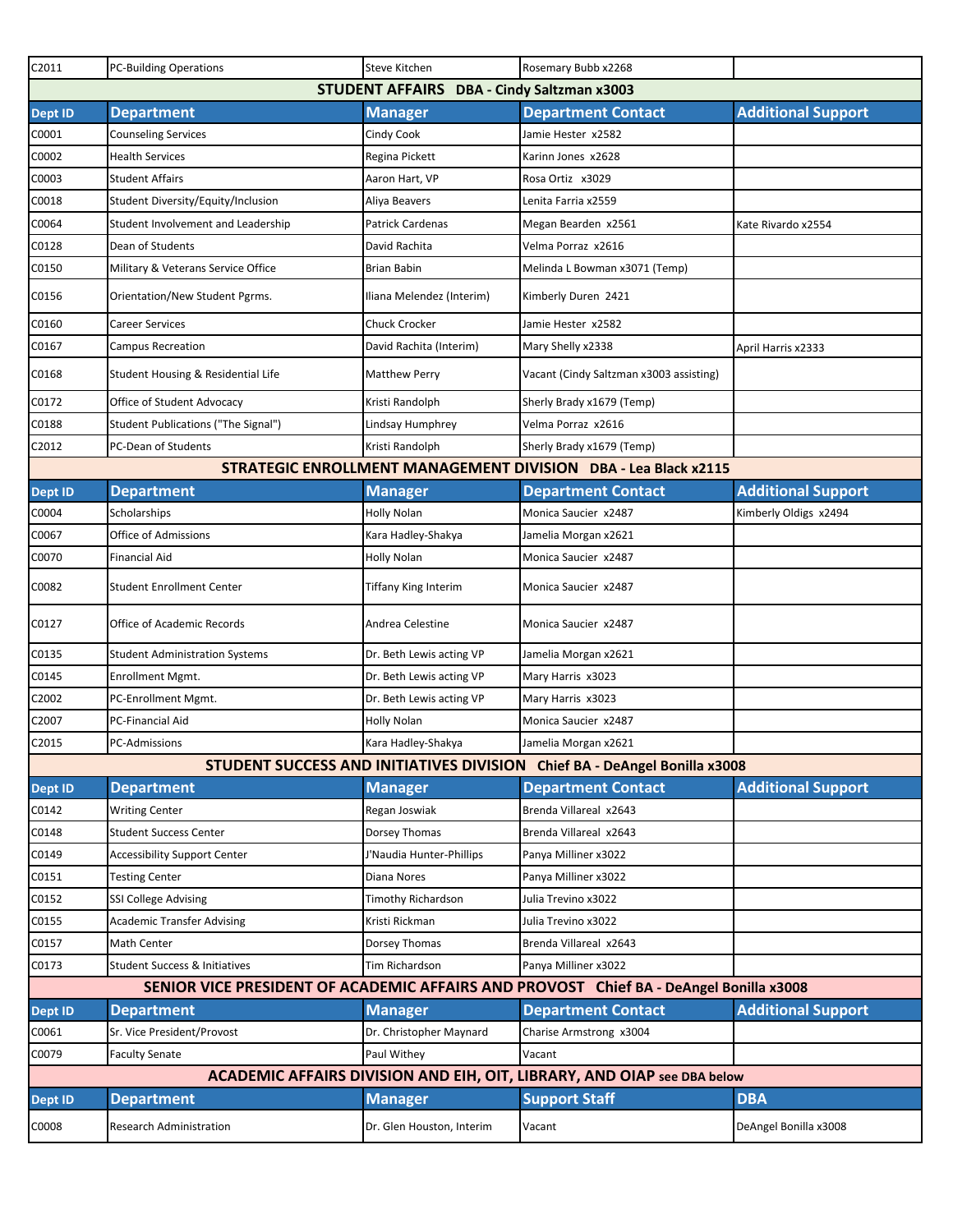| C0010                                                       | Office of Sponsored Programs                   | Dr. Glen Houston, Interim                            | Vacant                                                                            | DeAngel Bonilla x3008     |  |
|-------------------------------------------------------------|------------------------------------------------|------------------------------------------------------|-----------------------------------------------------------------------------------|---------------------------|--|
| C0012                                                       | EIH                                            | George Guillen                                       | Patti Koch x3952                                                                  | Michelina Johnson x3014   |  |
| C0053                                                       | Office of Information Technology               | <b>LeeBrian Gaskins</b>                              | Evangelna Gomez x2991/Tanja Reason<br>x2944                                       | Michelina Johnson x3014   |  |
| C0055                                                       | Office of Planning and Assessment              | Pamelyn Shefman                                      | Vacant                                                                            | DeAngel Bonilla x3008     |  |
| C0056                                                       | Library                                        | Vivienne McClendon                                   | Tisha Woody x3930                                                                 | Michelina Johnson x3014   |  |
| C0065                                                       | International Admissions & Programs            | Gigi Do                                              | Tam Le x2768                                                                      | DeAngel Bonilla x3008     |  |
| C0147                                                       | Office of Inst. Effectiveness                  | Miriam Qumsieh                                       | Vacant                                                                            | Michelina Johnson x3014   |  |
| C0166                                                       | Center for Faculty Development                 | Robert Bartsch                                       | Veronica Ortiz x3291                                                              | DeAngel Bonilla x3008     |  |
| C <sub>2005</sub>                                           | PC-OIT                                         | LeeBrian Gaskins                                     | Evangelina Gomez x2991/Tanja Reason<br>x2944                                      | Michelina Johnson x3014   |  |
| C2008                                                       | PC-Library                                     | Vivienne McClendon                                   | Tisha Woody x3930                                                                 | Michelina Johnson x3014   |  |
| C0175                                                       | Institute for Human & Planetary Sustainability | Megan Topham                                         | Vacant                                                                            | DeAngel Bonilla x3008     |  |
| C0189                                                       | Health and Human Performance Institute         | <b>William Amonette</b>                              | Vacant                                                                            | DeAngel Bonilla x3008     |  |
|                                                             |                                                |                                                      | <b>COLLEGE OF HUMAN SCIENCES AND HUMANITIES CBA - Laurie Stewart-Turner x3350</b> |                           |  |
| <b>Dept ID</b>                                              | <b>Department</b>                              | <b>Manager</b>                                       | <b>Department Contact</b>                                                         | <b>Additional Support</b> |  |
| C0023                                                       | HSH-Dean's Office                              | Glenn Sanford                                        | Vacant                                                                            | Toni Parker x3309         |  |
| C0024                                                       | Associate Dean's Office                        | Samuel Gladden                                       | Sarah Valadez x3346                                                               | Toni Parker x3309         |  |
| C0025                                                       | <b>Human Sciences</b>                          | Glenn Sanford                                        | Vacant                                                                            | Toni Parker x3309         |  |
| C0026                                                       | Humanities/Fine Arts                           | Chloe Diepenbrock                                    | Rebecca Castro x3439                                                              | Toni Parker x3309         |  |
| C0027                                                       | TX Dept. of Corrections                        | <b>William Powers</b>                                | Evangelina Urdiales x3420                                                         | Toni Parker x3309         |  |
| C0180                                                       | Liberal Arts                                   | <b>Beth Merfish</b>                                  | Jane Beach Martin x3325                                                           | Toni Parker x3309         |  |
| C0181                                                       | Psychology                                     | Chris Ward                                           | Vacant                                                                            | Toni Parker x3309         |  |
| C0182                                                       | Social & Cultural Sciences                     | Amy Lucas                                            | Caye Trahan x3353                                                                 | Toni Parker x3309         |  |
| C0183                                                       | Clinical, Health & Applied Sciences            | <b>Mary Short</b>                                    | Shelly Matejka x3491                                                              | Toni Parker x3309         |  |
| C0184                                                       | Communication & Studio Arts                    | Chloe Diepenbrock                                    | Rebecca Castro x3439                                                              | Toni Parker x3309         |  |
| C <sub>2006</sub>                                           | PC-HSH                                         | <b>Mary Short</b>                                    | Shelly Matejka x3491                                                              | Toni Parker x3309         |  |
|                                                             |                                                | <b>COLLEGE OF BUSINESS CBA - Faron Samford x3109</b> |                                                                                   |                           |  |
| <b>Dept ID</b>                                              | <b>Department</b>                              | <b>Manager</b>                                       | <b>Department Contact</b>                                                         | <b>Additional Support</b> |  |
| C0029                                                       | <b>COB-Dean's Office</b>                       | <b>Ed Waller</b>                                     | LeeAnn Wheelbarger x3102                                                          |                           |  |
| C0030                                                       | Associate Dean's Office                        | Troy Voelker                                         | Fran Davis x3116                                                                  |                           |  |
| C0031                                                       | Accounting                                     | Mike Lacina - chair                                  | Valorie VanDyke x3155                                                             |                           |  |
| C0032                                                       | Econ/Finc/Mtg/DSCI                             | Melissa Williams - chair                             | Pat Wakeling x3185                                                                |                           |  |
| C0033                                                       | Management                                     | Vanessa Johnson - chair                              | Olga Gonzalez-Wong x3236                                                          |                           |  |
| C0034                                                       | Center for Executive Education                 | Vacant                                               | Brenda Guerrero x3133                                                             |                           |  |
| C0035                                                       | <b>MIS</b>                                     | Naveed Saleem - chair                                | Judith Allen x3186                                                                |                           |  |
| C0041                                                       | <b>Healthcare Administration Program</b>       | Raymond Khoury - chair                               | Sandy Garcia - 281-212-1710 (TMC)                                                 |                           |  |
| <b>COLLEGE OF EDUCATION CBA - Laura Molina-Guzman x3616</b> |                                                |                                                      |                                                                                   |                           |  |
| Dept ID                                                     | <b>Department</b>                              | <b>Manager</b>                                       | <b>Department Contact</b>                                                         | <b>Additional Support</b> |  |
| C0046                                                       | COE-Dean's Office                              | Joan Pedro<br>David Benz, Dir, COE                   | Vacant                                                                            |                           |  |
| C0046                                                       | <b>COE Advising</b>                            | <b>Student Relations</b>                             | Vacant                                                                            |                           |  |
| C0047                                                       | <b>STEP</b>                                    | Roberta Raymond, Dir                                 | Vacant                                                                            |                           |  |
| C0048                                                       | Ctr. for Prof. Dev. Of Teachers                | Kelly Moore, Dir                                     | Anjelica Wilson x3612                                                             |                           |  |
| C0049                                                       | <b>Teacher Certification</b>                   | Cordeen Hudson                                       | Dawn McGinnis x3618                                                               |                           |  |
| C0050                                                       | Center for Educational Programs                | <b>Charlotte Seale</b>                               | Vacant                                                                            |                           |  |
| C0052                                                       | <b>COE Grants</b>                              | Varies                                               | Varies                                                                            |                           |  |
| C0176                                                       | Curriculum & Instruction                       | Sue Brown                                            | Venus Turner x3540                                                                |                           |  |
| C0177                                                       | Leadership & Policy Analysis                   | Michelle Peters                                      | Sandy Windham x3521                                                               |                           |  |
| C0178                                                       | Library, Literacy, & Learning Technologies     | Jana Willis                                          | Gigi Daniels x3554                                                                |                           |  |